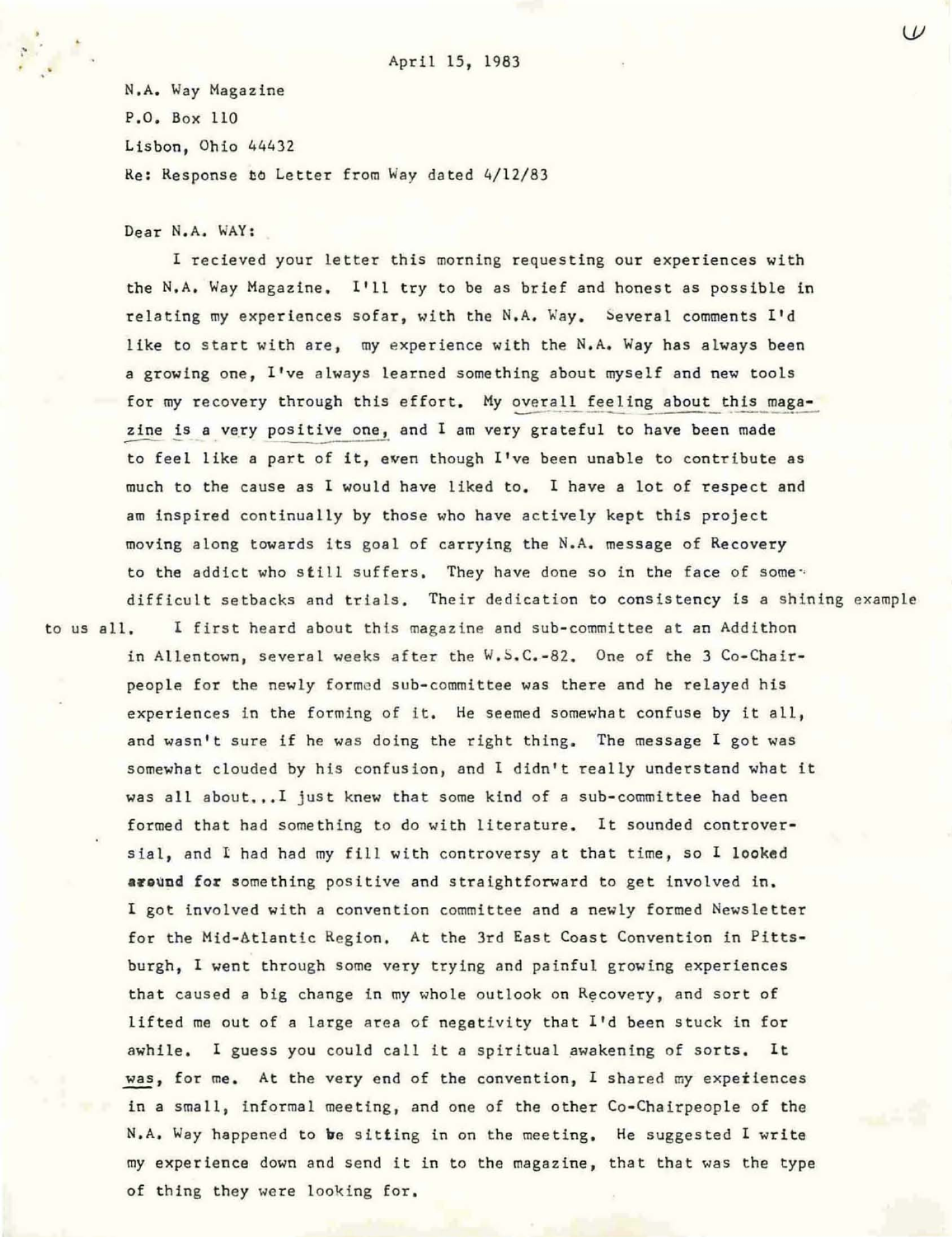His positive encouragement and spirit stayed with me upon my return home, and so 1 acted on it, and wrote about my experience. Of course, 1 wasn't happy with what I wrote, and had to rewrite it about 10 times before I sent it in, several months later. That's about where I was at with writing at that time. Very unproductive and perfectionistic. I recieved a reply that the article couldn't be printed because I had included names of places, and I think people's names, but along with that reply came positve encouragement to keep writing my experiences and sending them in. I felt like they really wanted to hear from me. 1 was also asked to be a part of the sub-committee, and to lend a hand editorially. It really sounded like this Co-Chairperson was reaching out for support, aware that the job couldn't be done alone. I replied that my hands were pretty full, as they were. with other projects and committments that I'd taken on, but that I would help out however I could. I continued to write my experiences and sant them in, and some of them got included in the magazine, which really shocked me. It was a good feeling to know that something I went through might help out some other addicts struggling, and that it was going to reach a lot of members. I always got some kind of positive feedback from the bub-Committee Co-Chairperson who was actively keeping the magazine coming out monthly. In November, I recieved a packet of letters and correspondences that had taken place between 2 of the CoChairpeople of the Committee, and it was real controversial stuff which I really didn't want to read about er get involved in. But, at this point I sort of felt an abligation to at least read it and give my feedback to it, as it seemed to be stuff that could threaten unity and stop the publishing of the magazine. I didn't then, nor do I now, like the way that the whole situation was handled...it left a bad taste in my mouth. However, that is just my own personal feeling, and I'd like to add that the Co-Chairperson who was still active with the magazine was doing the best he knew how to do to bring about a resolution to the conflict. Plus, he did not abandon the ship and give up, he dug in and did all he could, and asked for help, and continued to ensure that the N.A. Way came out as close to deadline as I have ever seen any project in N.A. come. He used whatever resources that were availble, and he did not do it alone, he worked within the committee, what was left of it. I stress this last statement because I hear a lot of people say that this guy is off on an ego trip+ doing it on his **own, and what I have seen and experienced does not support those rumours** in the least. Throughout the past year I have kept in regular touch with him...When I didn't like the way certain things were being handled, I wrote and told him about it. And that happened on more than one occaision. My letters were never ignored, they were always responded to immediately,

.'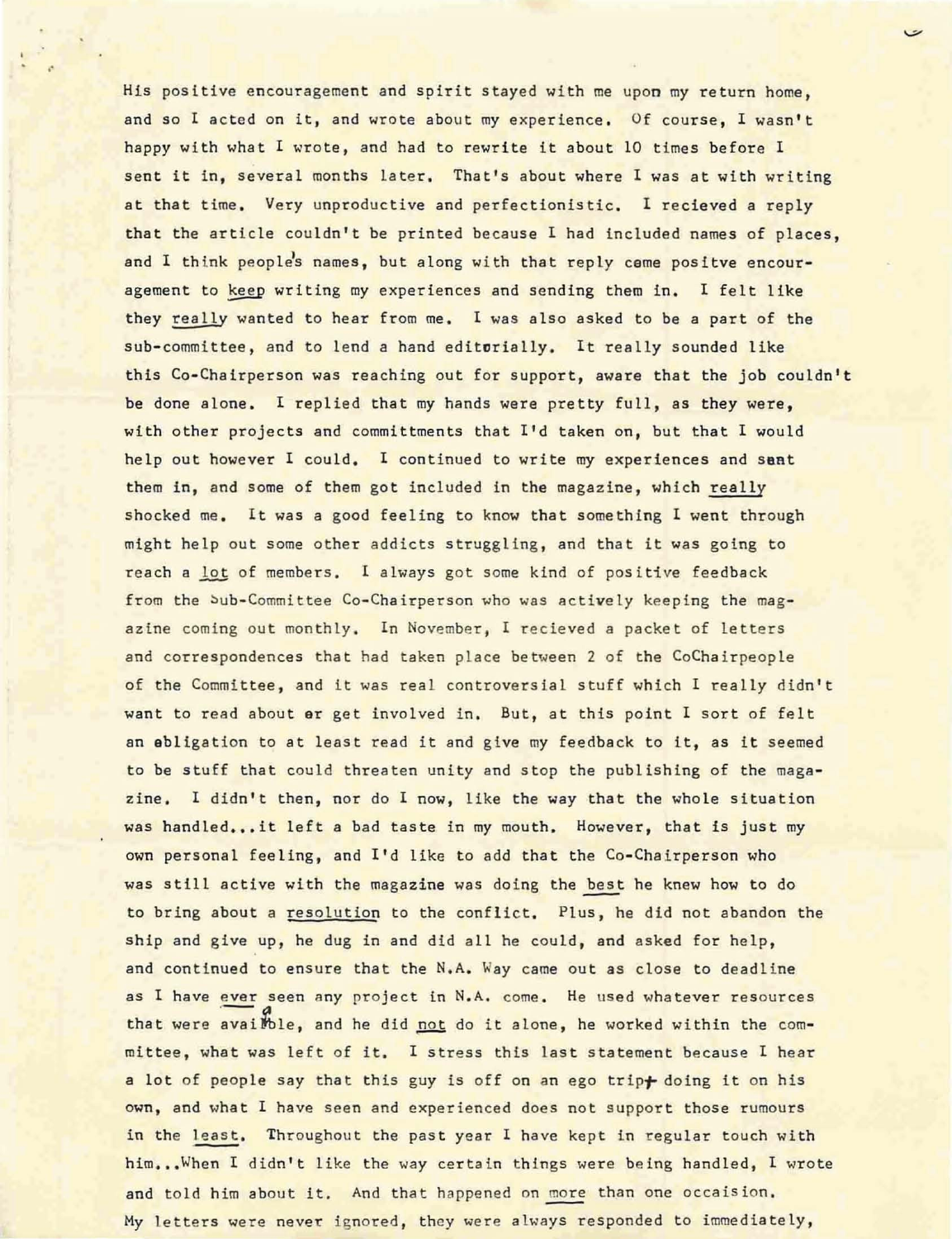and the attitude on the other end was always open-minded and willing to look at all viewpoints. From all the controversy and negativity I seem to constantly hear about the magazine, the sub-committee and its sole surviving active Co<sup>1</sup>Chairperson, I get the impression that a lot of people get wrapped up in personalities-over-principles, and don't direct their difference of opinion in the direction of the sub-committee. They comfortably spread it around in the form of rumours and gossip, where it is safe and unproductive, and disunifying. I have fallen into that trap more than once, and it was only when I cut the shit and took my differences to where they could be looked at, useful and help to bring a change, that I felt better about the whole thing.

I don't approve of what the one Co-Chairperson did with the subscription list and money that members had given for the N.A. Way. She claimed to be acting on principles, but it has been my experience that true spiritual principles are reflected in the results they bring about. The only result I've seen by her actions, have been pretty negative. I offered to help her straighten the situation out, in any way that I could, and never heard from her. Principles without willingness or action wind up being pretty useless. I wish I could have been of more help in this area. I did all I could.

I hope to see the N.A. Way continue on in the coming year. I'd hate to see all the effort that members have put into it go to waste. I would like to see someone with a lot of experience, in Recovery and in Service, become the Chairperson for it this year. I was considering becoming willing to take it on myself...I do feel qualified, service-experience-wise, but after much thought and consideration, and discussion with my sponser, I don't feel quite qualified yet, recovery-wise. I would like to see someone with 5 years or more time-in-recovery,  $\mathbf{d}_i \mathbf{A}_i$  recovery, who has proven to be more than just a title-holder, someone who will take this project to heart, as the current active Co-Chairperson has beautifully+ effectively, become the Chairperson in the coming year. 1 stress the time-in-recovery in light of the way the stressful situation within the committee was handled. Very simply, I feel that someone with more time would handle it more calmly and effectively. I sure wouldn't be capable of handling it with poise, were I in the situation. Maybe in a couple of years, with more cleantime under my belt, I could, but I still have the tendency to react before I think.